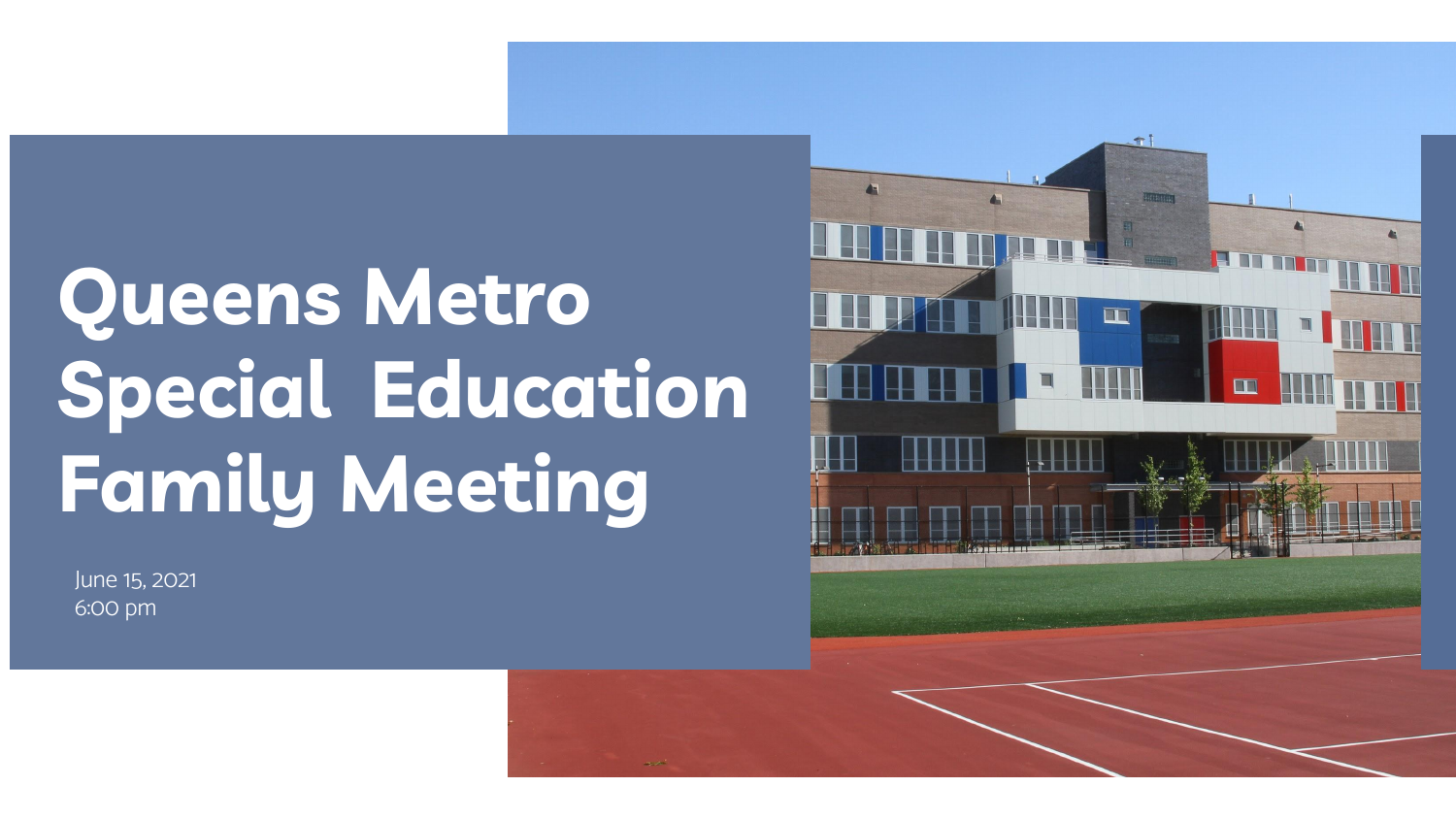## **AGENDA**

**01 WELCOME Ms. Raysor** 

**INSTRUCTIONAL SUPPORT SERVICES** 

Ms. Raysor

**DIPLOMAS**<br>Mrs. Brett/Mrs. E Mrs. Brett/Mrs. Buchberg

## **COLLEGE BOARD ACCOMMODATIONS**

**OS** Mrs. Brett

### **TRANSITION & STUDENT INDEPENDENCE**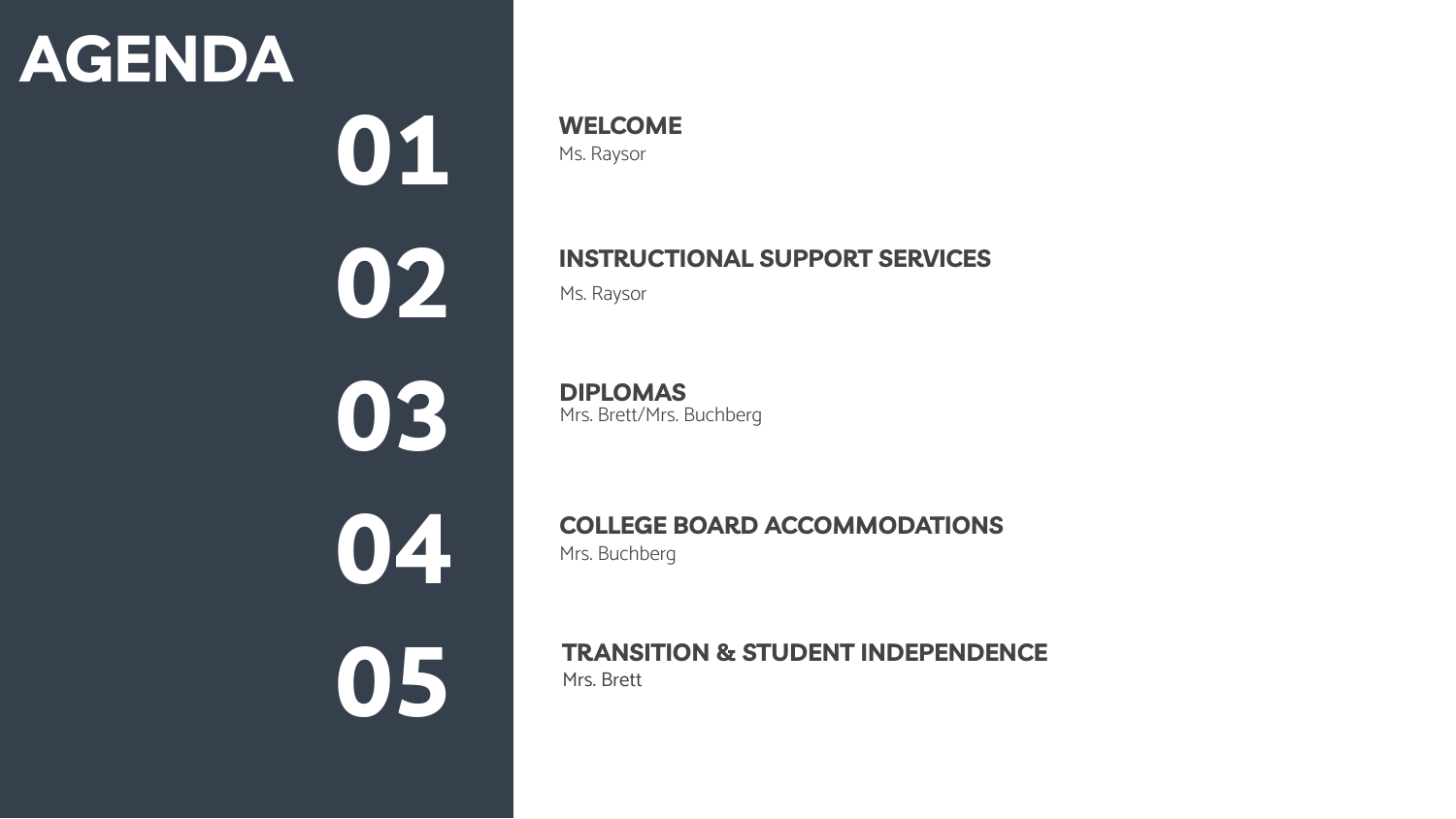#### **Special Education Teacher Support Services (SETSS)**

Specially designed and/or supplemental instruction in English and Mathematics provided by a special education teacher. These services help students remain in the general education classroom while receiving services from a special education teacher.

#### **Integrative Co Teaching (ICT)**

Integrated Co-Teaching (ICT) classrooms include both students with disabilities and students that do not have a disability. Students in ICT classrooms are educated together by two teachers: a general education content specific teacher and a special education teacher. The teachers work together and collaborate to adapt and modify instruction for students and make sure the entire class has access to the general education curriculum.

Special Class Services are provided for children with disabilities in a self-contained classroom for any part of the school day. They serve children whose needs cannot be met within the general education classroom, even with supplementary aids and services including Special Education Teacher Support Services, Related Services or participation in an ICT class.

#### **SELF-CONTAINED (15:1)**

Paraprofessionals provide support to the student(s) that are in their care. The role of the paraprofessional is to assist teachers with classwork and/or assist with the daily care of students with emotional, cognitive, physical and other developmental special needs.

#### **PARAPROFESSIONALS**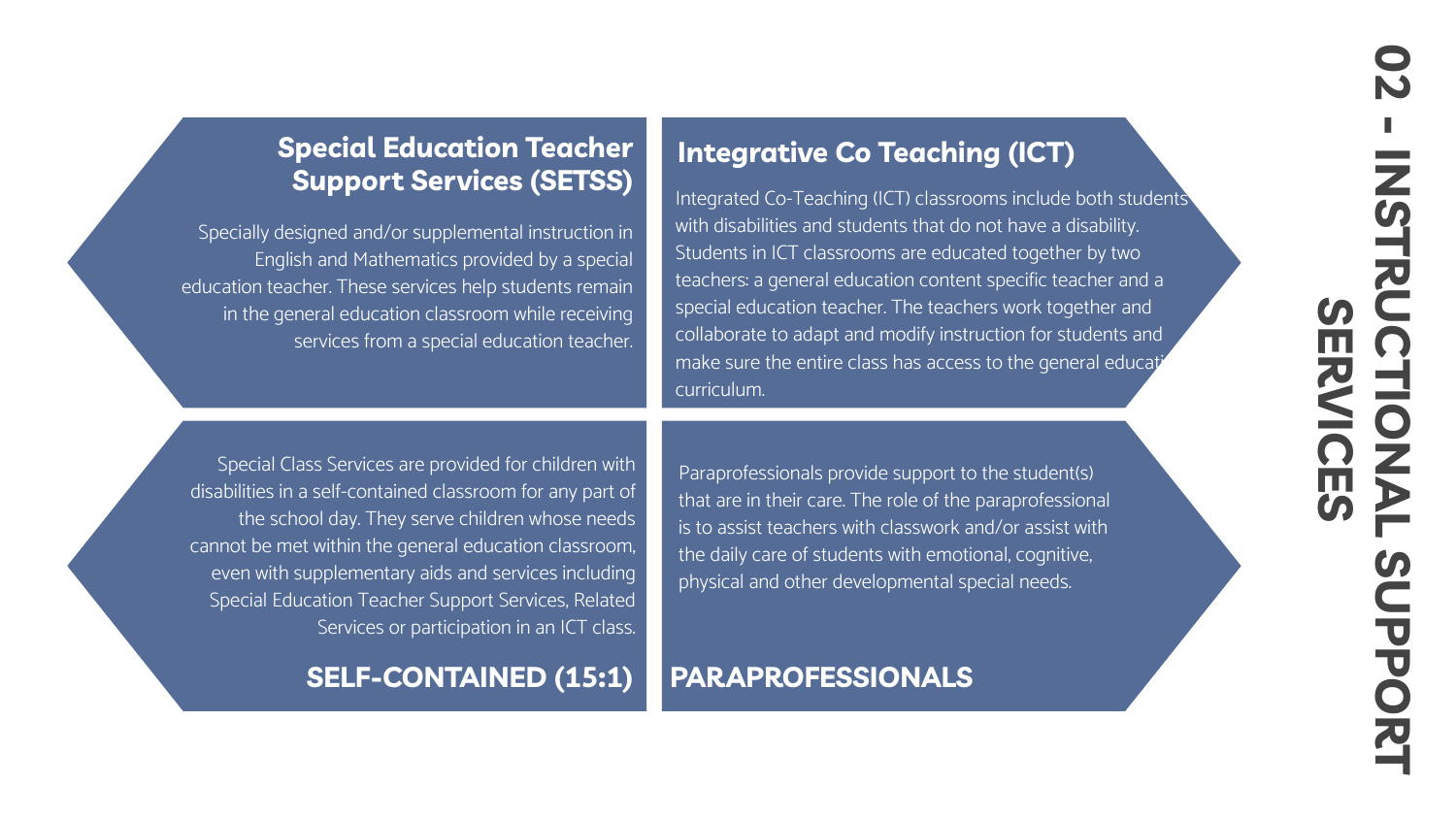| <b>COUNSELING</b>                                             | <b>NURSING/SCHOOL</b><br><b>HEALTH SERVICES</b> |                                           | <b>VISION</b>     |               | <b>HEARING</b>                            |
|---------------------------------------------------------------|-------------------------------------------------|-------------------------------------------|-------------------|---------------|-------------------------------------------|
| Shawn Hill<br>Shill@queensmetro.com<br>Joanna Gonzalez        | Pat Cummings<br>pcummings@queensmetro.com       |                                           |                   |               | Sarah Harris<br>sharris45@schools.nyc.gov |
| Jgonzalez@queensmetro.com                                     |                                                 |                                           |                   |               |                                           |
| Estephania Moronta<br>emoronta@queensmetro.com                |                                                 |                                           |                   |               |                                           |
| <b>OCCUPATIONAL</b><br><b>THERAPY</b>                         |                                                 | <b>PHYSICAL THERAPY</b>                   |                   |               | <b>SPEECH LANGUAGE</b><br><b>THERAPY</b>  |
| Fiona Lau<br>FLau3@schools.nyc.gov or<br>FLau@queensmetro.com |                                                 | Carlo Gatdula<br>CGatdula@schools.nyc.gov |                   | Julie Yachzel | Jyachzel@queensmetro.com                  |
|                                                               | Judy Snyder                                     |                                           | <b>Stef Frend</b> |               |                                           |

JSnyder8@schools.nyc.gov

frend@metropolitanels.com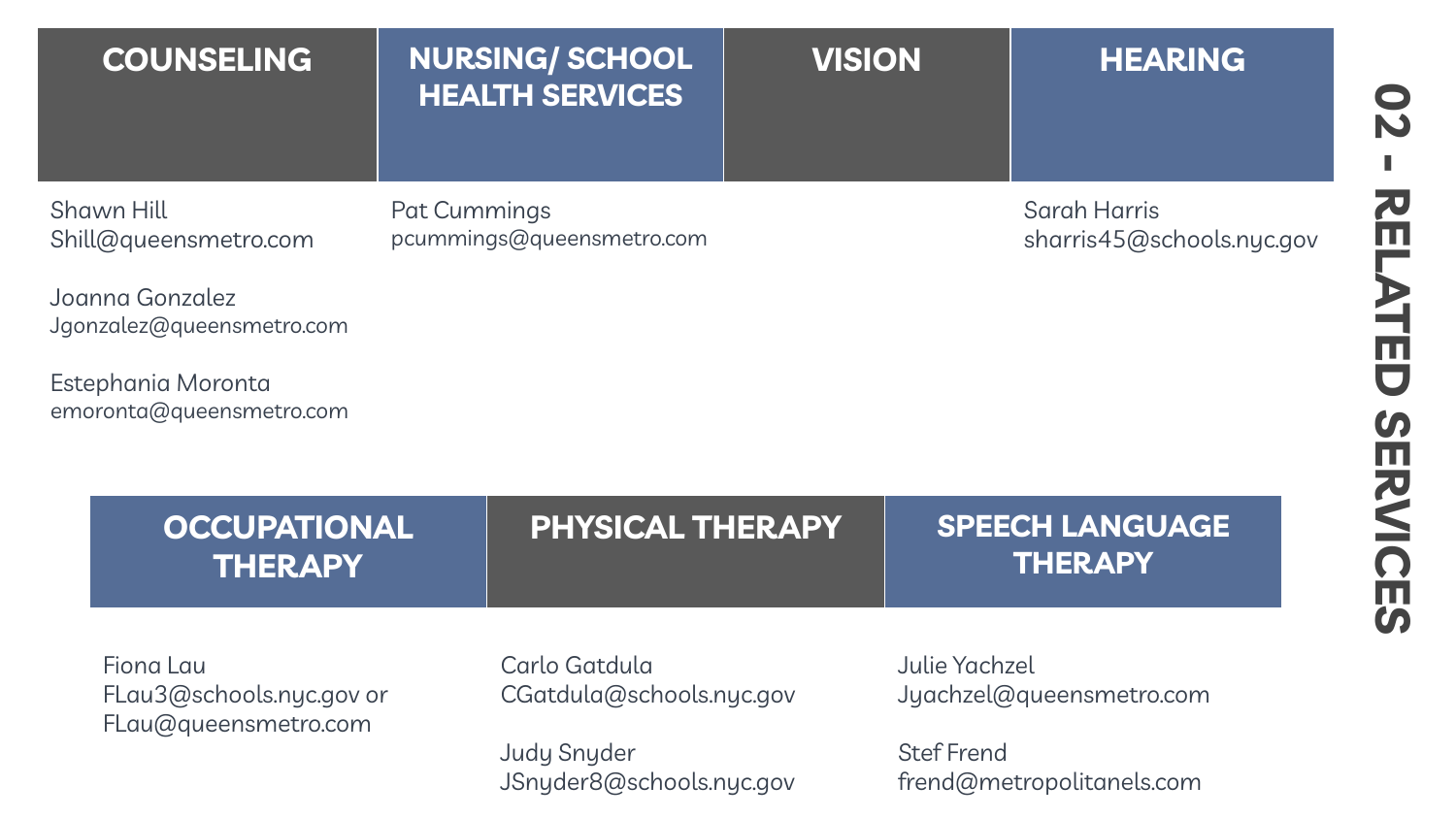| Earn a 55-64 on these 5 exams:<br>English Language Arts (ELA)<br>1.<br>2.<br>Any math exam (Algebra I, Geometry, or Algebra II/Trigonometry)<br>Any social studies exam (Global History and Geography or U.S.<br>3.<br><b>History and Government)</b><br>Any science exam (Living Environment, Chemistry, Earth Science,<br>$\overline{4}$ .<br>or Physics)<br>5.<br>Any additional Regents exam, or another state approved option<br><b>Safety Nets</b><br>Students with disabilities have options available to support acquisition<br>of the local diploma.<br>Low Pass Safety Net with Appeal: Students with disabilities may<br>appeal up to two Regents exam scores of 52-54.<br>Compensatory Safety Net: This option enables students to<br>$\bullet$<br>compensate a Regents exam score of 65 or above for a Regents<br>exam score between 45 and 54. Each high score may<br>compensate for a low score. This option only applies to lower<br>scores on Regents exams in social studies and science. Students<br>must earn at least a 55 (or be granted an appeal in the range of<br>52-54) on their English language arts and mathematics Regents<br>exams. | <b>CREDITS</b> same for local and Regents                                                                                                                                                                                                                                                                                                                                                                                                                                                                                                                                                                                                                                                                                                                                                                          | <b>REGENTS</b> |
|---------------------------------------------------------------------------------------------------------------------------------------------------------------------------------------------------------------------------------------------------------------------------------------------------------------------------------------------------------------------------------------------------------------------------------------------------------------------------------------------------------------------------------------------------------------------------------------------------------------------------------------------------------------------------------------------------------------------------------------------------------------------------------------------------------------------------------------------------------------------------------------------------------------------------------------------------------------------------------------------------------------------------------------------------------------------------------------------------------------------------------------------------------------------|--------------------------------------------------------------------------------------------------------------------------------------------------------------------------------------------------------------------------------------------------------------------------------------------------------------------------------------------------------------------------------------------------------------------------------------------------------------------------------------------------------------------------------------------------------------------------------------------------------------------------------------------------------------------------------------------------------------------------------------------------------------------------------------------------------------------|----------------|
|                                                                                                                                                                                                                                                                                                                                                                                                                                                                                                                                                                                                                                                                                                                                                                                                                                                                                                                                                                                                                                                                                                                                                                     | Earn 44 credits in these subject areas:<br>-8 credits in core English<br>-8 credits in social studies, including:<br>-4 credits in Global History<br>-2 credits in U.S. History<br>-1 credit in Participation in Government<br>-1 credit in Economics<br>-6 credits in math, including:<br>-At least 2 credits in advanced math<br>(Geometry or Algebra II)<br>-6 credits in science, including:<br>-2 credits in any life science<br>-2 credits in any physical science<br>-2 credits in any life science or physical science<br>-2 credits in Languages Other Than English<br>(LOTE)<br>-4 credits in physical education, every year in<br>specific ways<br>-1 credit in health education<br>-2 credits in arts education, including visual<br>arts, music, dance, and theater<br><u>-7 credits in electives</u> |                |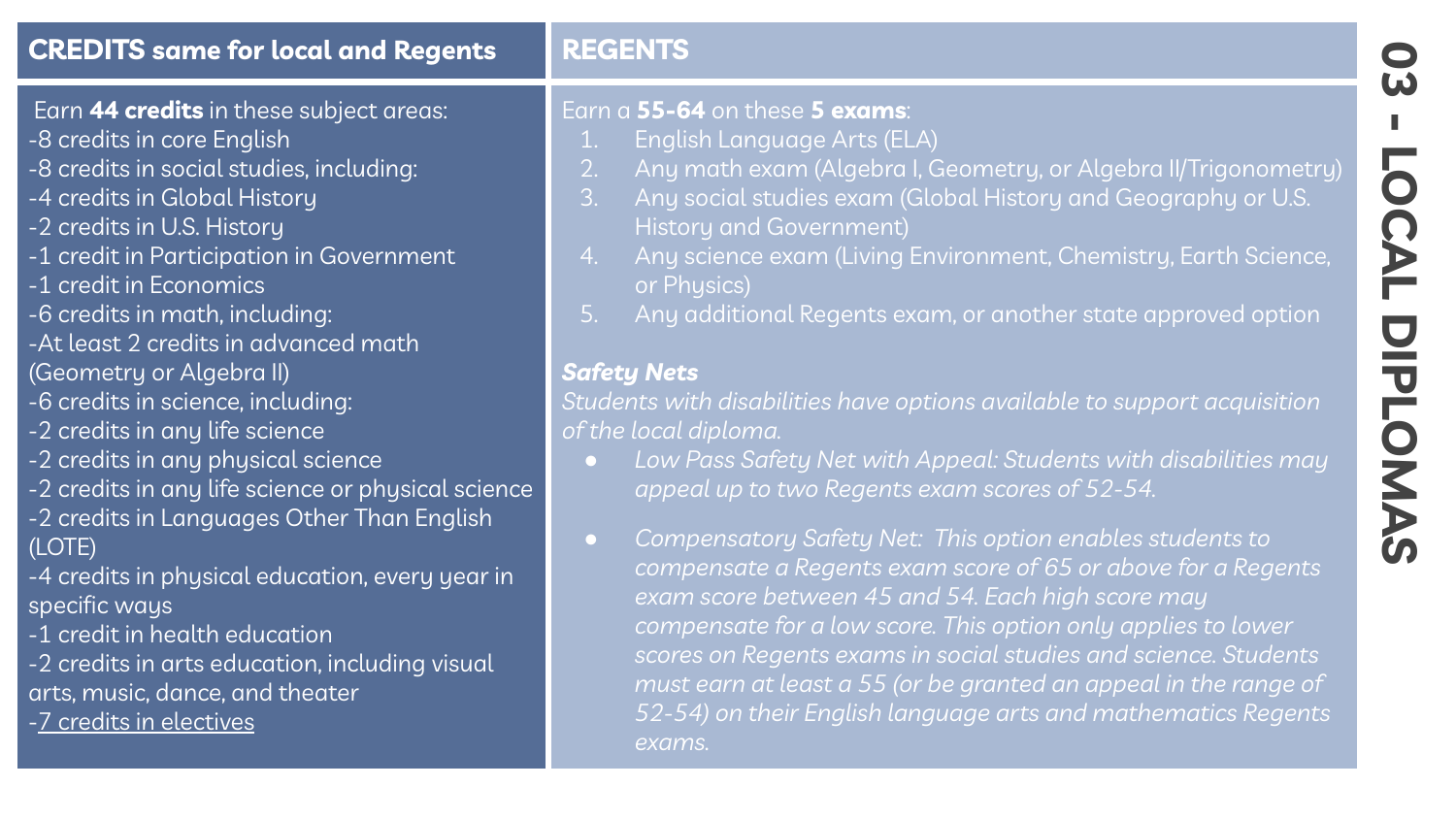## **CREDITS same for local and Regents REGENTS**

#### Earn **44 credits** in these subject areas: -8 credits in core English

- -8 credits in social studies, including:
- -4 credits in Global History
- -2 credits in U.S. History
- -1 credit in Participation in Government
- -1 credit in Economics
- -6 credits in math, including:
- -At least 2 credits in advanced math
- (Geometry or Algebra II)
- -6 credits in science, including:
- -2 credits in any life science
- -2 credits in any physical science
- -2 credits in any life science or physical science
- -2 credits in Languages Other Than English (LOTE)
- -4 credits in physical education, every year in specific ways
- -1 credit in health education
- -2 credits in arts education, including visual arts, music, dance, and theater -7 credits in electives

#### Earn a **65 or higher** on these **5 exams**:

- 1. English Language Arts (ELA)
- 2. Any math exam (Algebra I, Geometry, or Algebra II/ Trigonometry)
- 3. Any social studies exam (Global History and Geography or U.S. History and
- 4. Government)
- 5. Any science exam (Living Environment, Chemistry, Earth Science, or Physics)
- 6. Any additional Regents exam, or another state approved option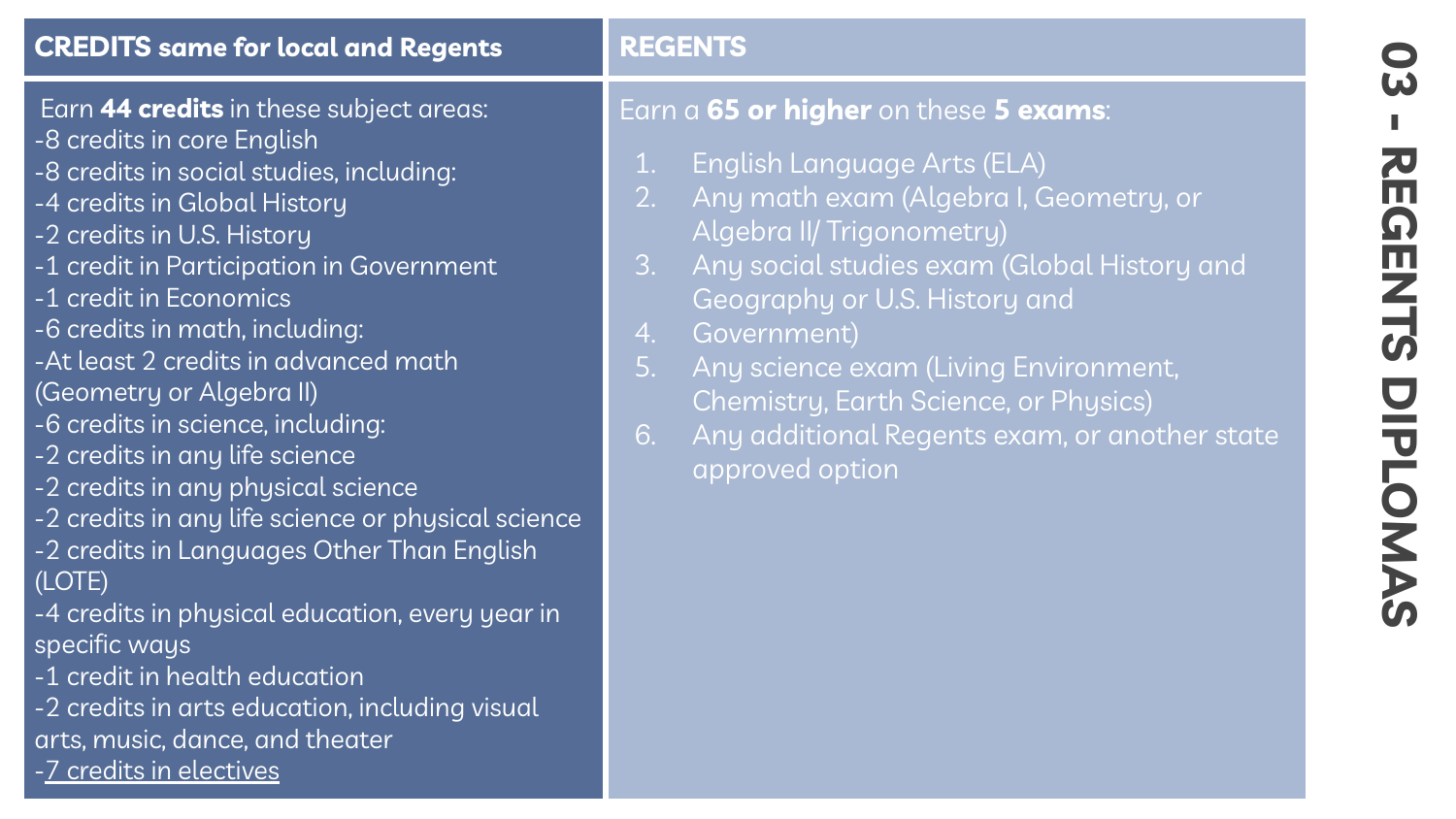| <b>CREDITS</b>                                                                                                                                                                                                                                                                                                                                                                                                                                                                                                                | <b>REGENTS</b>                                                                                                                                                                                                                                                                                                                                                                                                                                                                                                |
|-------------------------------------------------------------------------------------------------------------------------------------------------------------------------------------------------------------------------------------------------------------------------------------------------------------------------------------------------------------------------------------------------------------------------------------------------------------------------------------------------------------------------------|---------------------------------------------------------------------------------------------------------------------------------------------------------------------------------------------------------------------------------------------------------------------------------------------------------------------------------------------------------------------------------------------------------------------------------------------------------------------------------------------------------------|
| Earn 44 credits, but more courses in LOTE<br>and fewer elective courses:<br>-8 credits in core English<br>-8 credits in social studies<br>-6 credits in math, including:<br>-At least 2 credits in advanced math<br>-6 credits in science<br><u>-6 credits in Languages Other Than English</u><br>(LOTE)<br>-4 credits in physical education, every year<br>in specific ways<br>-1 credit in health education<br>-2 credits in arts education, including visual<br>arts, music, dance, and theater<br>-3 credits in electives | Earn 65 or higher on the following 9 exams:<br>English Language Arts (ELA)<br>$\bullet$<br>3 math exams (Algebra I, Geometry,<br>$\bullet$<br>and Algebra II/Trigonometry)<br>1 social studies exam (Global History<br>and Geography or U.S. History and Government)<br>2 science exams (Living Environment and one<br>$\bullet$<br>of these: Chemistry, Earth Science, or Physics)<br>Any additional Regents exam, or another<br>$\bullet$<br>option approved by the State<br>Any NYC LOTE exam<br>$\bullet$ |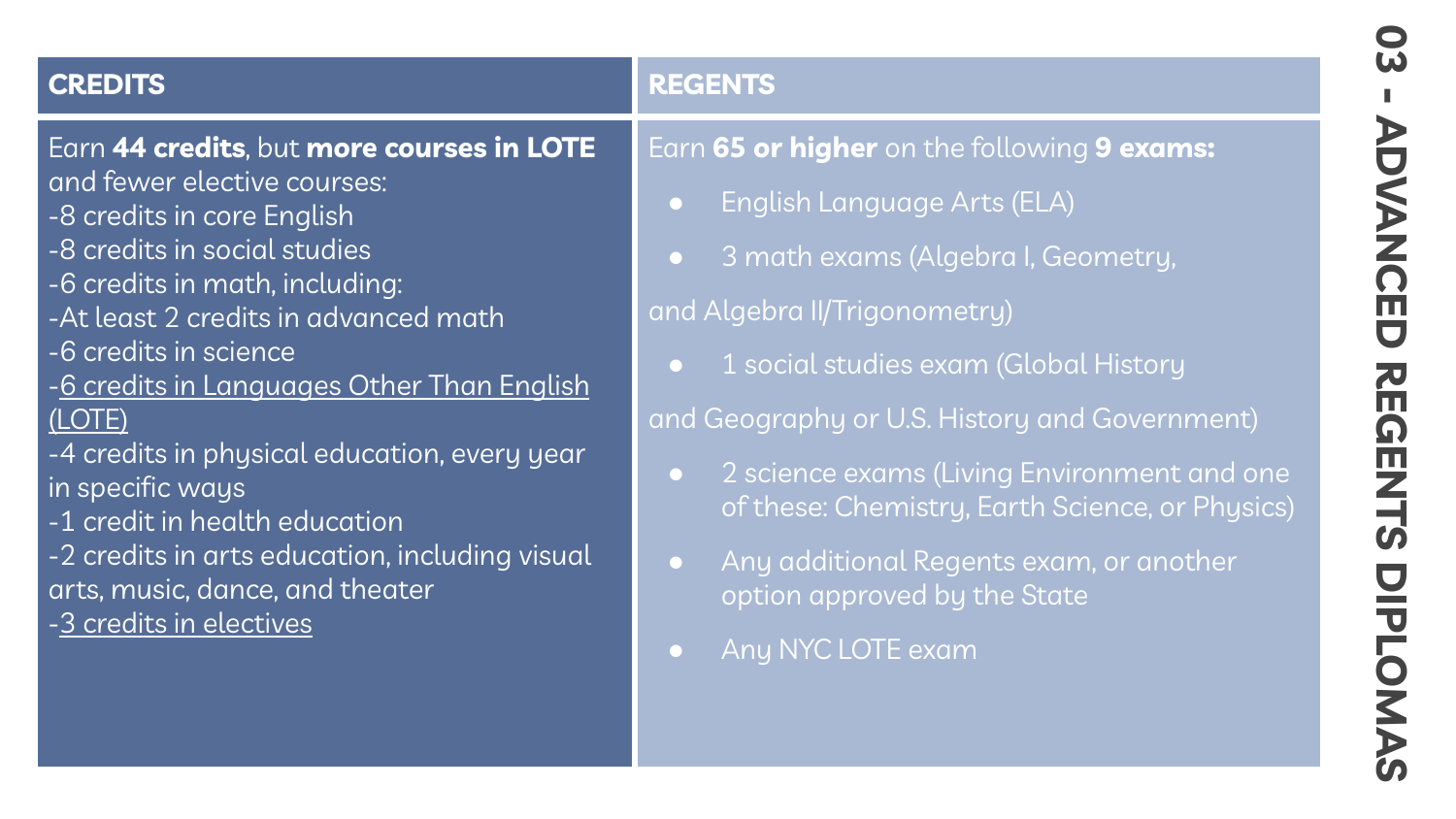# $\bigcirc$  CollegeBoard

Some students with documented disabilities are eligible for accommodations on College Board exams. Students cannot take the **SAT, SAT Subject Tests, PSAT/NMSQT, PSAT 10, or AP Exams** with accommodations unless their request for accommodations has been approved by Services for Students with Disabilities (SSD).

Contact: Ms. Stalford [kstalford@queensmetro.com](mailto:kstalford@queensmetro.com) SSD Coordinator

## **PROCESS**

During freshman year, students and families receive an email document **asking for consent t**o apply for College Board accommodations.

After the form is received, the coordinator **uploads relevant documentation** from SESIS to be reviewed.

College Board **approves or denies the accommodations**  which is then shared with families. These can be appealed, if appropriate.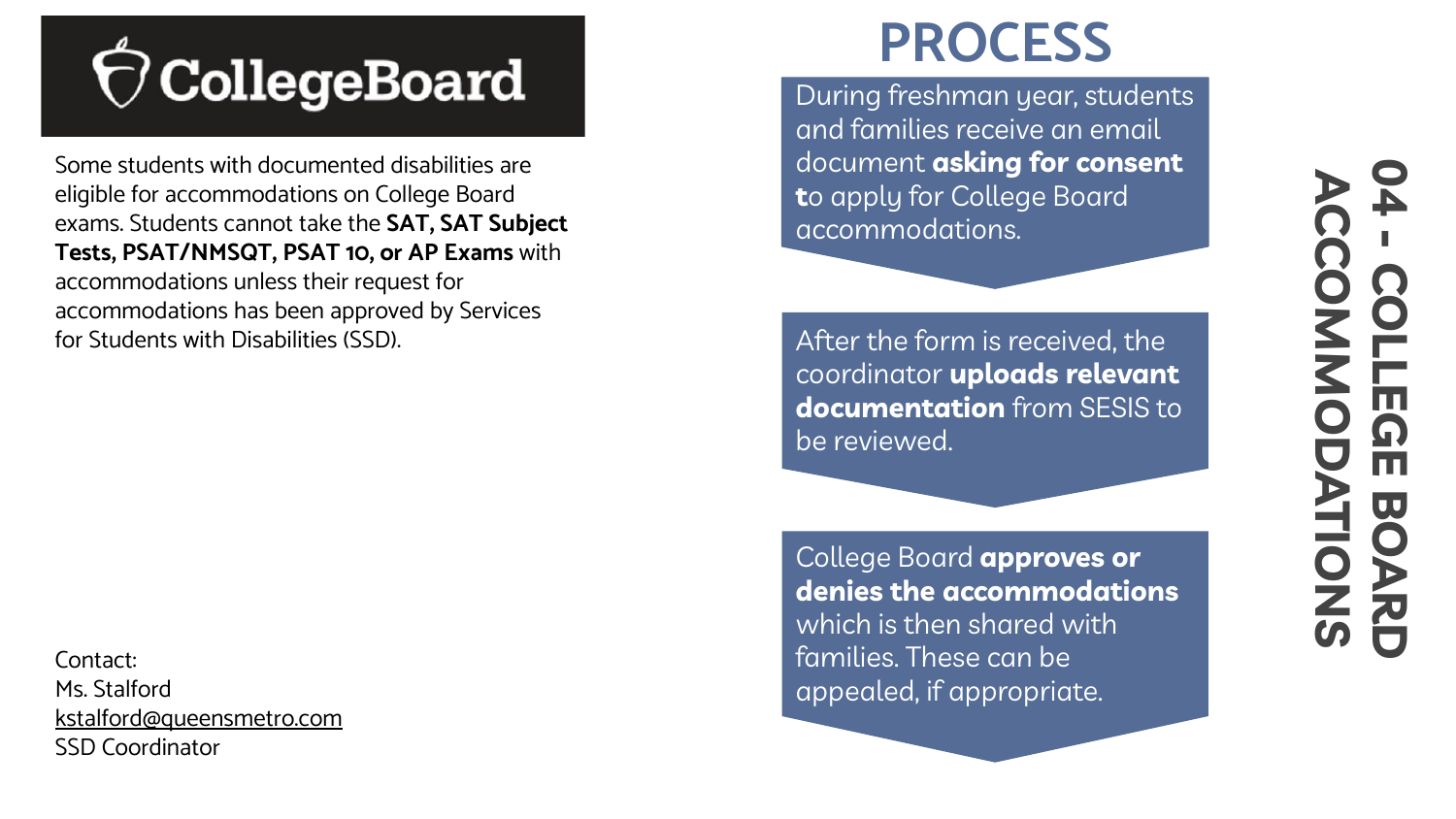## **TRANSITION PLANNING**

9th - 12th grade; case manager, college 99-102 teacher, transition coordinator, guidance

counselor

## **TRANSITION PLANS**

Post-secondary goals including **college and career**; activities of daily living/independent living

### **TRANSITION PROGRAMS/SUPPORT**

ACCES-VR, CUNY/SUNY/private colleges & certificate programs, COOP Tech, private trade schools, District 75 Travel Training Office, OPWDD, IncludeNYC, Queens TCAC (Transition & College Access Center), SYEP (Summer Youth Employment Program), YABCs (Youth Adult Borough Centers)....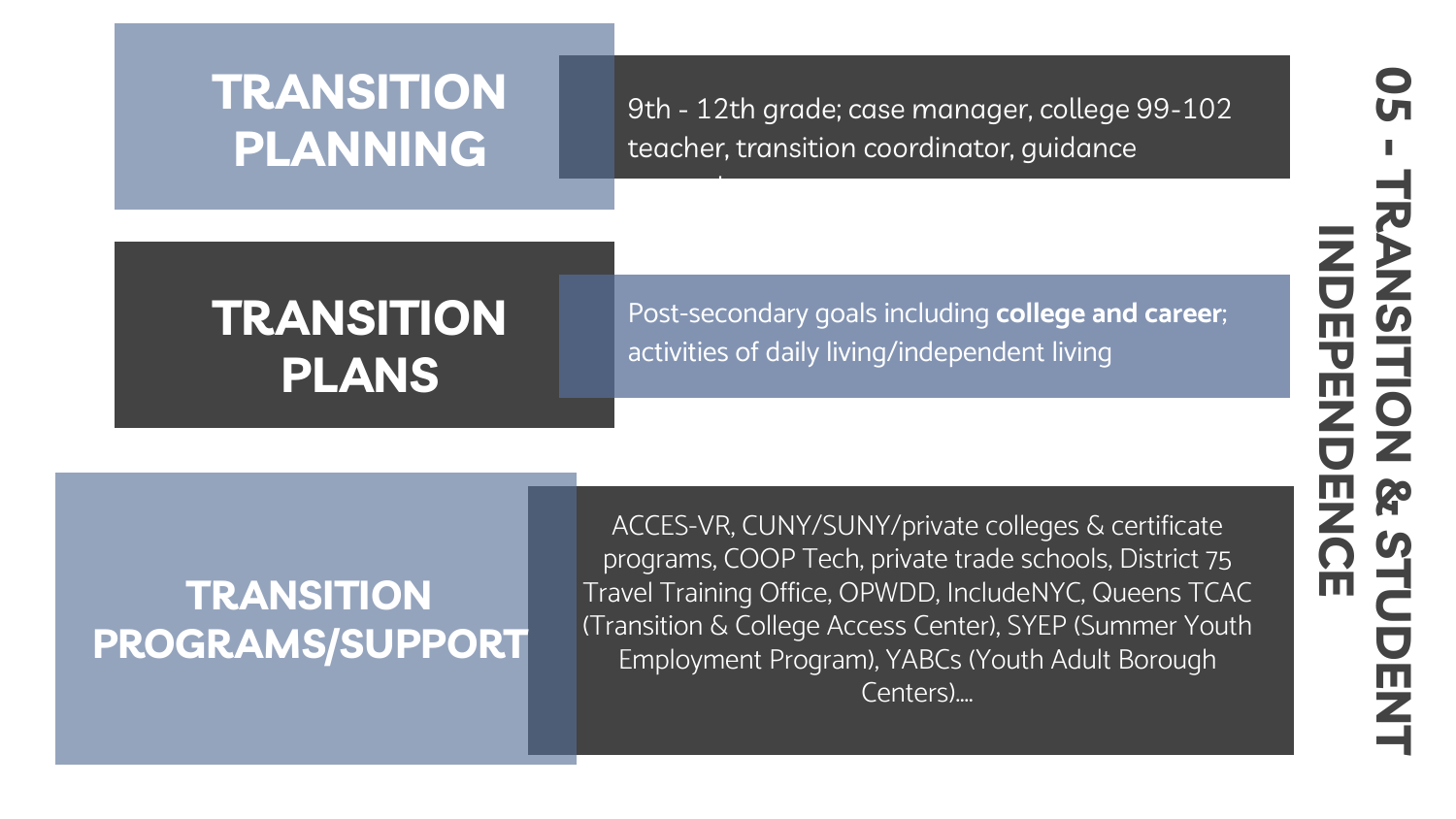| <b>ACCES-VR</b>                                                            | A vocational rehabilitation agency provides psychological assessment to<br>ensure testing accommodations in college, develop IPE (Ind. plan for<br>employment), work readiness, job training, etc<br>http://www.acces.nysed.gov/common/acces/files/vr/basic.pdf                                                                                                                                           |
|----------------------------------------------------------------------------|-----------------------------------------------------------------------------------------------------------------------------------------------------------------------------------------------------------------------------------------------------------------------------------------------------------------------------------------------------------------------------------------------------------|
| <b>CUNY</b>                                                                | 2 and 4-year degree programs and supports for student success (Office for<br>Students w/Disabilities, CUNY Leads, CUNY Unlimited), certificates through<br>Continuing Ed programs (Bronx CC, Kingsborough, Laguardia -<br>Building/Construction/InfoTech/Healthcare/EMT/Early Childhood                                                                                                                   |
| <b>COOP Tech</b><br>(School for<br><b>Cooperative</b><br><b>Education)</b> | Eligibility: 17-21 w/ 20 credits to apply, CTE (career & technical ed)<br>automotive, computer technology, construction trades, culinary, drafting,<br>electrical and solar installation, medical health careers, natural hair styling,<br>plumbing, vision technology, earn 2 elective credits per semester; support<br>obtaining internships, jobs, certificates; FREE !!!<br>http://www.co-optech.org/ |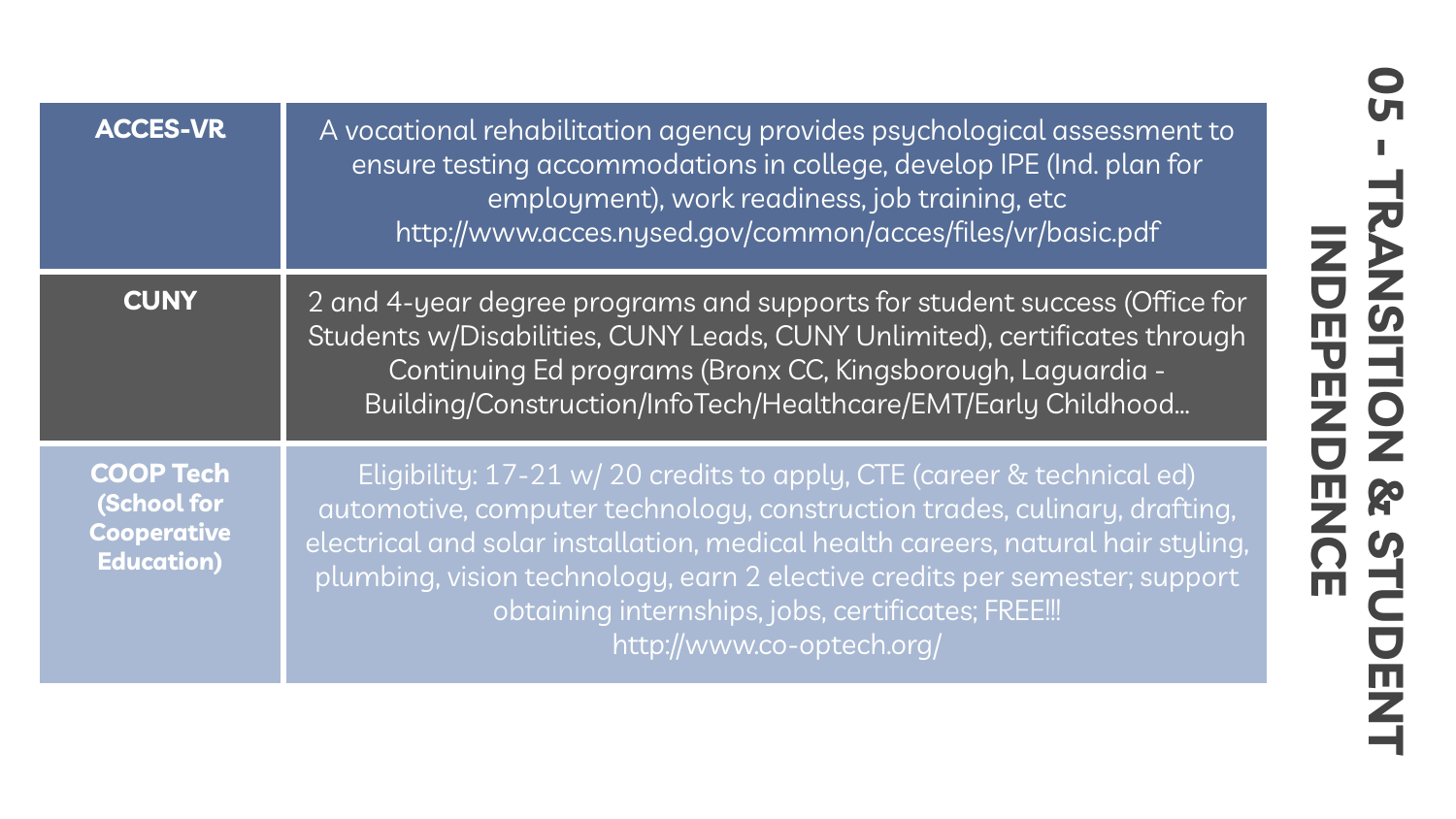| <b>TRAVEL</b>        | Trained teachers help students navigate public transportation                                                                                                                             |
|----------------------|-------------------------------------------------------------------------------------------------------------------------------------------------------------------------------------------|
| <b>TRAINING</b>      | independently                                                                                                                                                                             |
| <b>TCAC</b>          | A program located in each borough; college readiness resources, supports,<br>work based learning, workshops (staff, students, families)<br>https://sites.google.com/view/queens-tcac/home |
| <b>SYEP</b>          | Students ages 14 – 24 gain work experience, life skills training, summer                                                                                                                  |
| <b>(Summer Youth</b> | income; SWDs apply directly through Queens TCAC (not online) - better                                                                                                                     |
| <b>Employment</b>    | chance of selection (application closes June 15th at noon!)                                                                                                                               |
| Program)             | gnstcac@schools.nyc.gov *see email/pupil path                                                                                                                                             |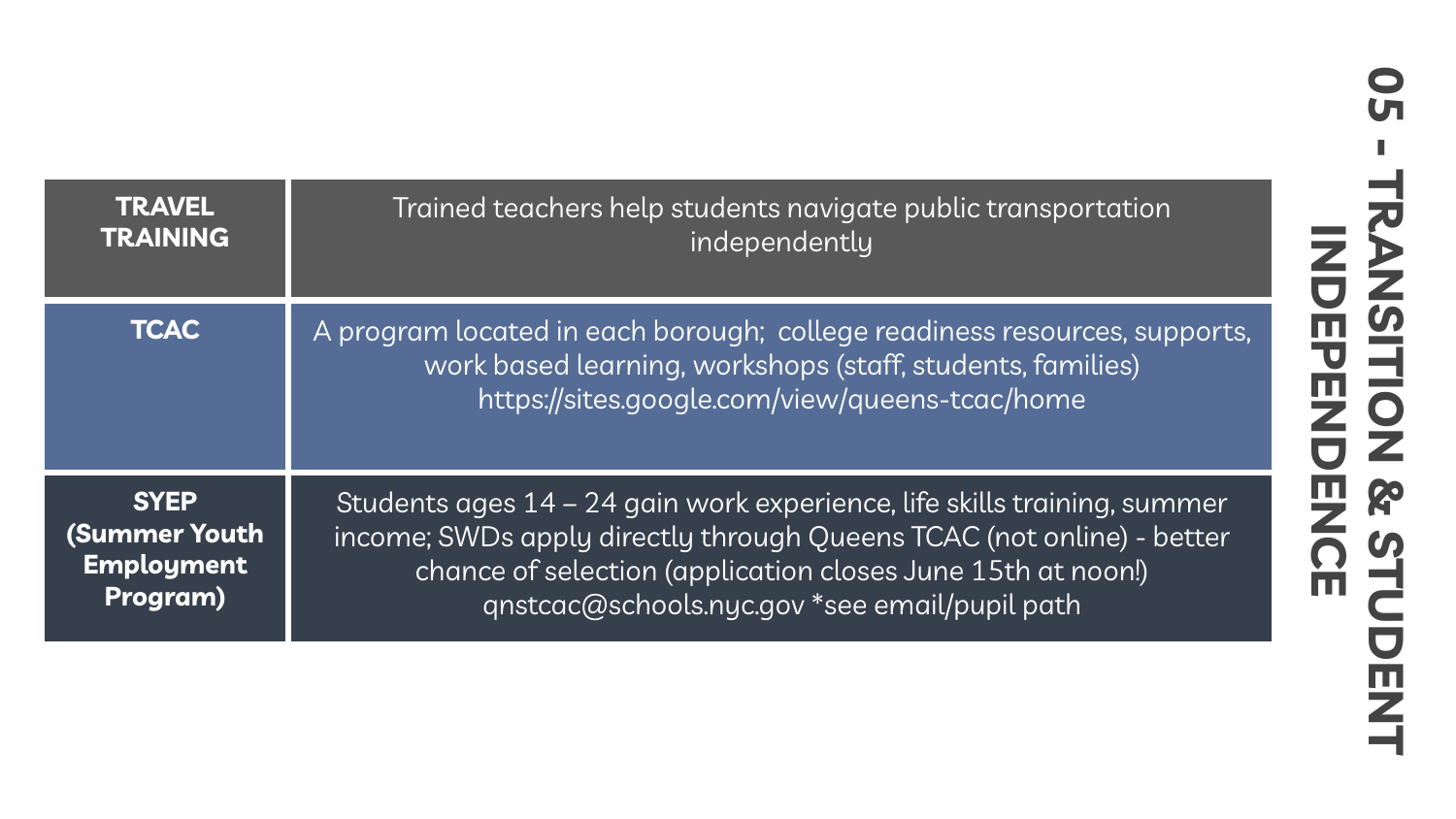## **FINANCIAL PLANNING: FAFSA & NY TAP**

- College 101/102
- FAFSA/TAP accepted at MOST post-secondary programs (not just college)
- Other transition programs will not offer financial support if FAFSA/TAP is not completed 1st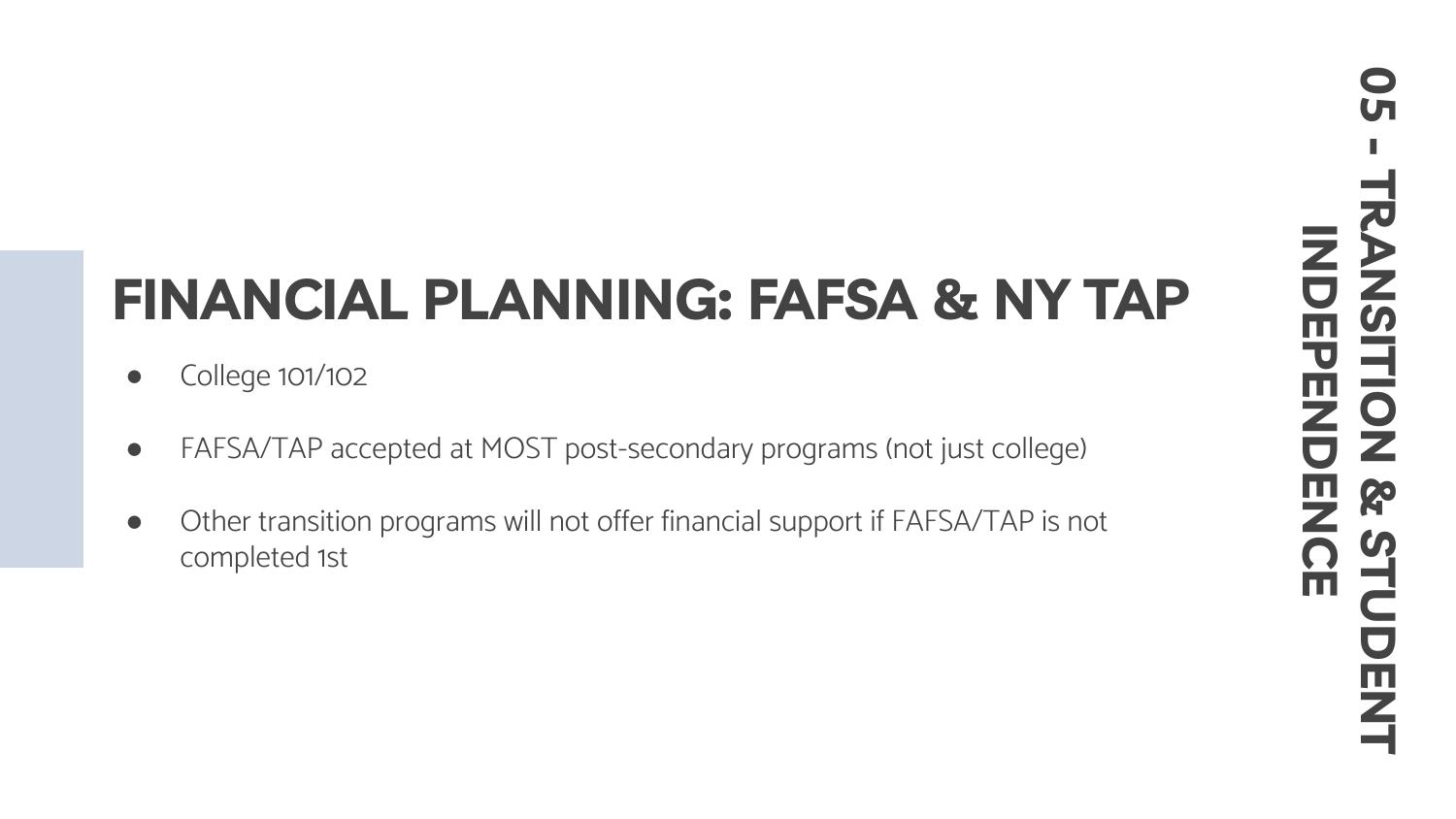## **Questions?**

Find more instructional support service resources [here!](https://www.queensmetro.com/instructional-support-services)